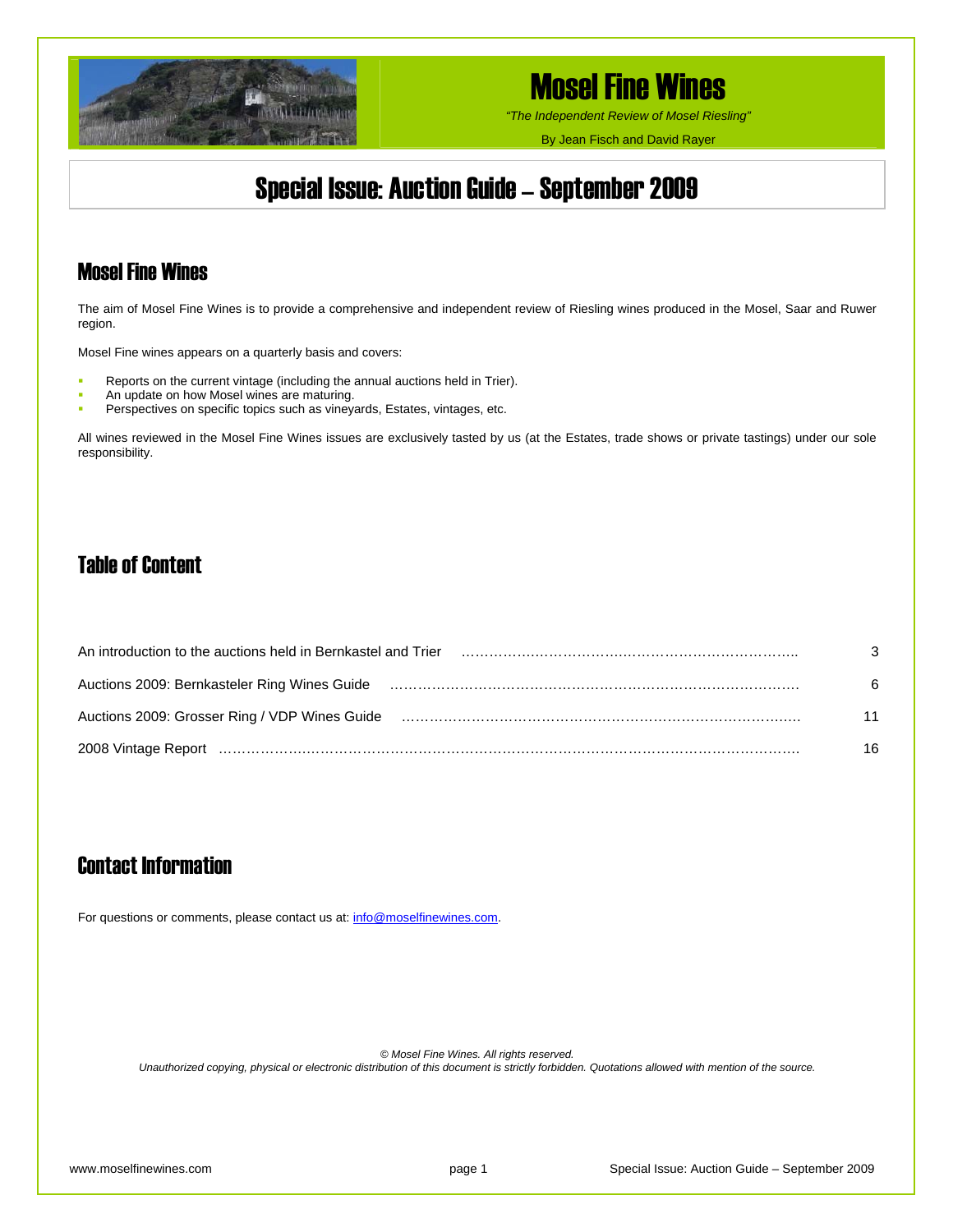

*"The Independent Review of Mosel Riesling"*

By Jean Fisch and David Rayer

# **Principles**

## Drinking window

- The drinking window provided refers to the maturity period: Mosel Riesling has a long development cycle and can often be enjoyable for 20 years and more. Like great Bordeaux or Burgundy, top Mosel Riesling wines generally go through a muted phase before reaching its full maturity plateau. At the end of each tasting note, we provide a drinking window, which refers to our estimation of the maturity period for the wine. This maturity period consists of the 'fruit' and 'terroir' phases defined in our introduction on Maturing Mosel (which can be found [here\)](http://www.moselfinewines.com/maturingmosel.htm).
- Without further reference, all wines are assumed to have in addition a drinking window of 1-3 years after the vintage: Top Mosel Riesling is also extremely enjoyable in its primary fruit phase, which typically lasts 1-3 years after the vintage. This primary fruit drinking window always applies and is therefore not referred to in each individual tasting note.

## Scoring Approach

The use of scores to evaluate a wine is often debated and has its advantages (communicating a perspective) and its disadvantages (in particular in reducing such a complex and fascinating matter as Riesling wine to a number). We believe that the advantages outweigh the drawbacks as long as a score is put in perspective of a tasting note and all our scores should be seen in that context.

We believe that great Mosel Riesling is not about "more is better" but rather a combination of the following elements:

- Intrinsically complex and balanced: Great Riesling should be complex and multi-layered, and offer a perfect balance between acidity, flavor intensity and alcohol as well as sweetness for wines with some residual sugar.
- **Reflects its terroir: Mosel Wine should carry the signature of its unique terroir into the wine. An Ürziger Würzgarten should not taste like a** Scharzhofberger or vice-versa.
- True to its wine style: German Riesling has the incredible richness of coming in different styles, which vary in terms of degrees of residual sugar or in terms of flavor profile and intensity (i.e. Kabinett, Spätlese, Auslese, etc.). Great Riesling should glorify its declared style.

A great Spätlese, which remains true to its style, can therefore get a higher score than, say, an average Auslese.

We rely on a 100 point scale with the following overall principles:

| 95-100    | <b>Classic</b> : Is a true classic that sets standards. Only few wines make it into this "super-class" of Riesling and no stone<br>should be left unturned to find them.              |
|-----------|---------------------------------------------------------------------------------------------------------------------------------------------------------------------------------------|
| $90 - 94$ | <b>Outstanding:</b> Stands out as distinctive. It will offer immense pleasure and should be actively looked out for.                                                                  |
| 85-89     | Good to very good: Is a good to very good wine with special qualities. It will be delicious and is worthy of any cellar,<br>especially if the price is right.                         |
| 80-84     | Solid to good: Is technically correctly made and will be enjoyable in a simple straightforward style. Price is the key<br>driver for the buying decision.                             |
| Below 80  | Not worth it: Does not show any distinction and may even have some flaws. Given the currently still quite reasonable<br>price level for Mosel Riesling, there is no reason to bother. |

Mosel Riesling is an aromatic grape that rarely goes through malolactic fermentation. Therefore, bottling generally occurs five to nine months after the harvest, which allows us to generally taste bottled wines. Some wines may however not yet be bottled at the moment of our visit to Estates for our reports. In such an instance, we provide a tasting note based on a cask sample and only a score range (instead of a firm one).

### **Nomenclature**

Nomenclature: please note that we are using the following simplifying principles in any wine description:

- No Prädikat in the name of a wine means that it is bottled as QbA.
- GG stands Grosses Gewächs.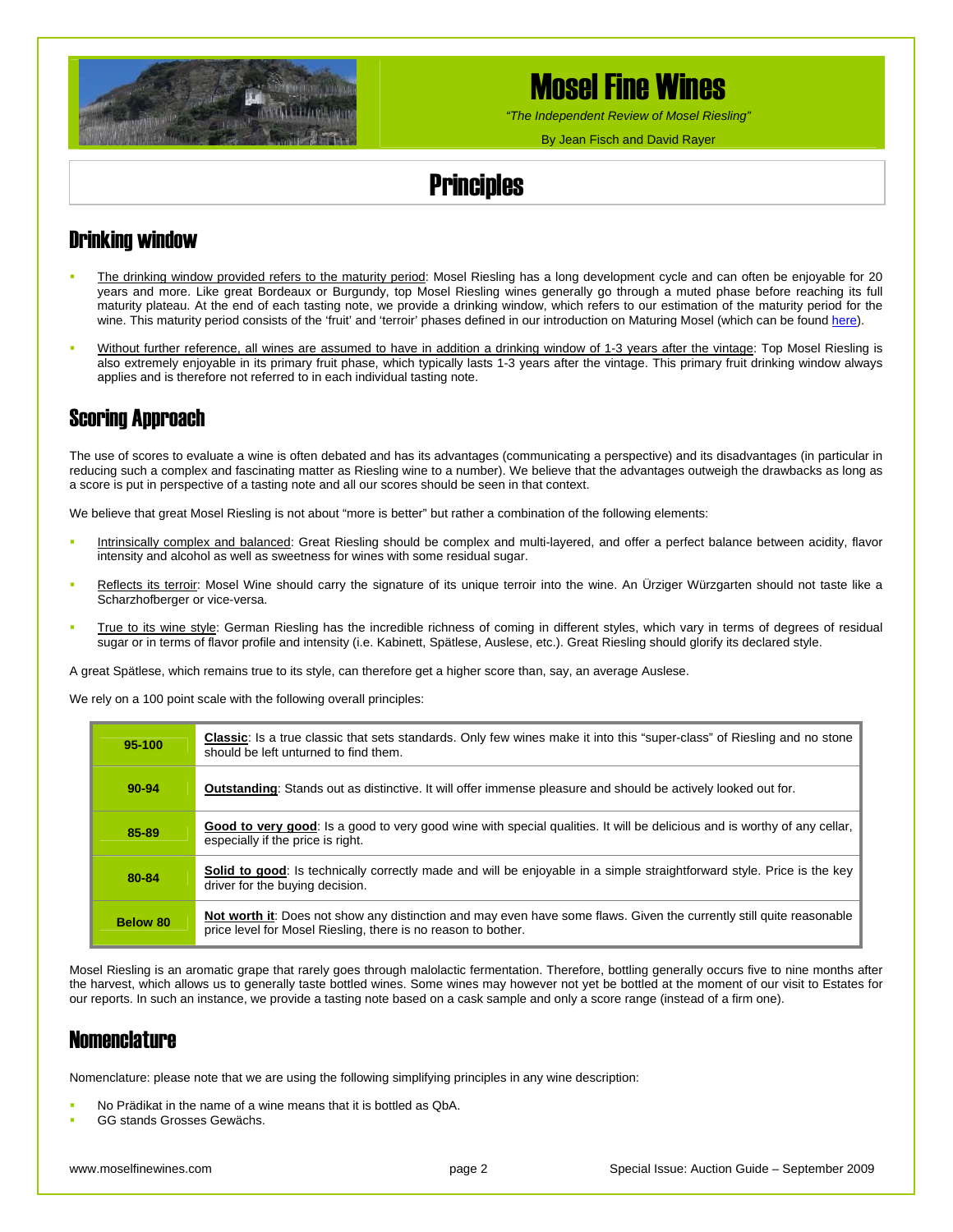

*"The Independent Review of Mosel Riesling"*

By Jean Fisch and David Rayer

## An introduction to the auctions held in Bernkastel and Trier

Every year, two winemaker associations in the Mosel, the Bernkasteler Ring and the Grosser Ring / VDP, each hold an auction at which the supposedly best casks of its members are auctioned off. These are always proposed in minute quantities.

We regularly get many questions about these auctions: What are these auctions? Which wines are being offered? Are they the same as those available in the shops? How can one participate? Etc.

We provide here some background information on these auctions including on their origins, how they work and what are the best buying strategies.

### How did these auctions come about?

*The auctions were set up at the turn of the 20th century by grower associations to secure the traceability of their wines*.

In order to understand the annual auctions, one needs to go back to the 19th century and have a look at how the wines were sold at the time. The wine trade in Germany was very much dominated by wealthy and powerful merchant houses. They went to the Estates, purchased wines in casks and had these transferred to their own cellars for bottling and delivery to their customers in Europe and worldwide. The demand for top German wines was immense, the prices very high and the inevitable happened: some merchant houses could not resist the temptation and started to 'fiddle around' (blending wines, adding sweetening products, etc.). To address this problem, leading growers in different parts of the Mosel started to organize themselves into grower associations and committed themselves to some stringent practices to ensure the quality of their wines:

- Produce only *Naturrein* wines, i.e. wines without any addition of sugar (be it as sweetener or for chaptalization).
- Sell their wines only through the auctions organized by their grower association.
- Bottle the wines at the Estate with an original Estate cork to ensure the traceability of the product.

Commercial considerations most certainly also played a role in setting up these grower associations, be it only to improve their bargaining power with respect to the mighty merchants.

*For much of the first half of the 20th century, auctions were to be the standard approach for selling wines, with commissioners as middlemen*. Until the 1930s, all casks produced by a member of such a grower association were exclusively sold at auctions and this meant that such auctions were organized several times per year. Estates sold only full casks at auction. While this is not an issue for lesser wines, it proved more problematic for top casks of Auslese because the price and demand were often too much to handle for a single buyer. Here, 'commissioners' came into play as middlemen. They would buy the casks on behalf of several buyers and organized the orders between them. For instance, a famous cask of 1911er Ayler Kupp feinste Auslese auctioned off in the 1920s went to the Waldorf-Astoria Hotel in New York, another part to a prince in Sweden and the remainder to private English customers.

#### *With the development of direct sales, the auctions became an annual event dedicated to selling off selected high quality wines only*.

As of the 1930s, leading Estates started to market their wines directly and to use the auctions only to sell their finest casks. With time, the smaller quantities on offer led the grower associations to reduce the number of auctions to one per year. The fact that better casks were supposed to be sold off at the auction required makers to introduce some differentiations between casks sold directly (via merchants) and those sold via the auction. Consequently, a sticker with the year and location of the auction was added on all auction bottles to distinct them from regular ones (more on how to recognize auction bottles in the last part of this introduction).

#### *Two annual auctions take place today in the Mosel.*

Many grower associations were operating at the turn of the 20th century, each holding its own auctions. These were gradually to merge to leave only two such grower associations today:

- The Bernkasteler Ring: It was set up by five growers as *Vereinigung der Weingutsbesitzer der Mittelmosel* in 1899 and was holding its biannual auctions in the casino in Bernkastel. In 1978, it merged with the *Trierer Ring* (another small grower association set up in 1911) and subsequently took its current name. It is sometimes referred to as the *Kleiner Ring*, i.e. the 'Small Ring', in opposition to the Grosser Ring here below.
- The Grosser Ring / VDP: This grower association, originally called *Triererverein der Weingutsbesitzer Mosel-Saar-Ruwer*, was set up in 1908. It merged three grower associations (one in the Middle Mosel, one in the Saar and the association of catholic Estates in Trier). Given that it had 56 members at its inception, it was referred to as *Grosser Ring*.

Today, each of these two grower associations organizes one auction per year. The one of the Grosser Ring / VDP is held at the Europahalle in Trier and the one of the Bernkasteler Ring at the Kloster Machern in Bernkastel-Wehlen.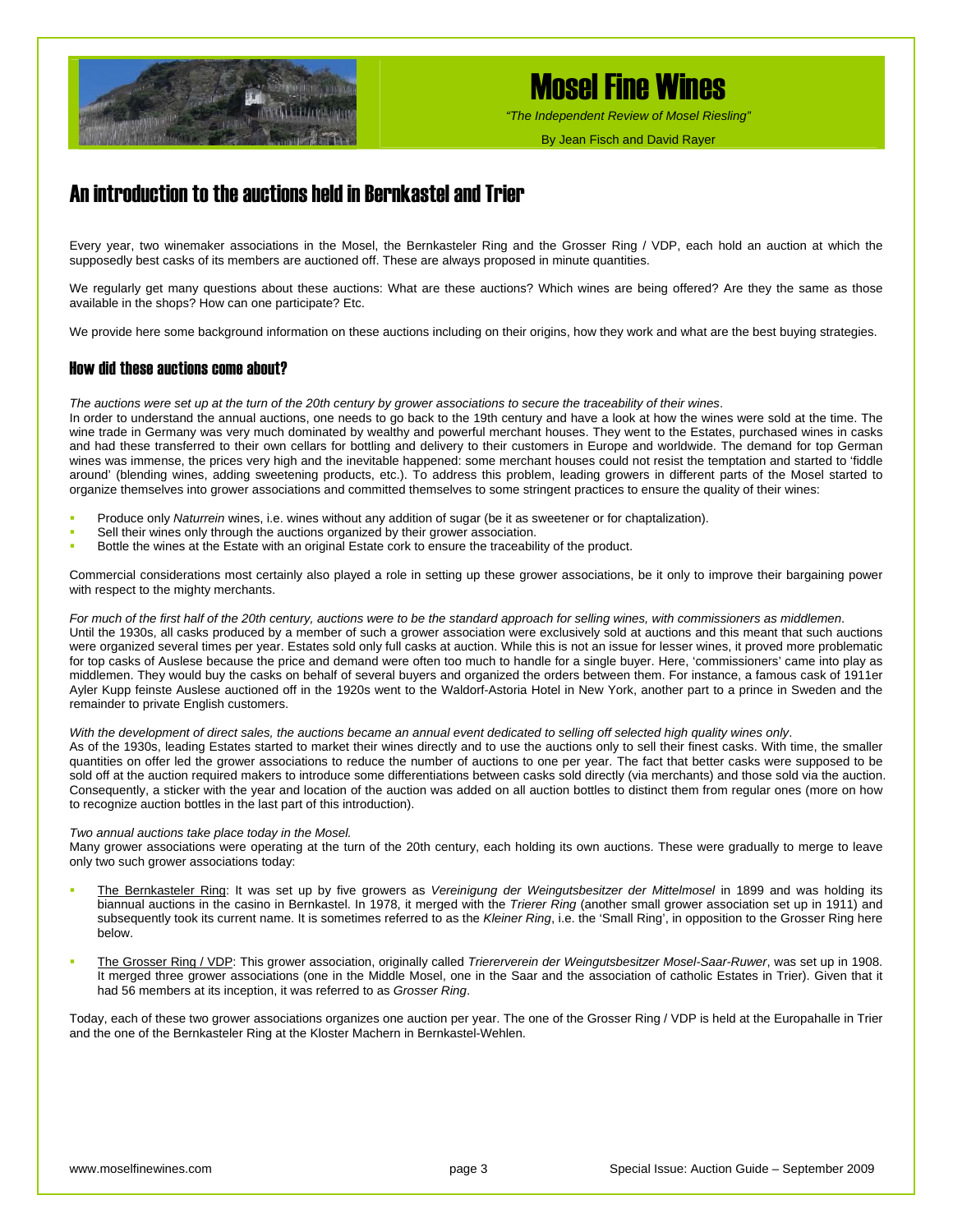

*"The Independent Review of Mosel Riesling"*

By Jean Fisch and David Rayer

#### How are the auctions working today?

#### *Auctions are held annually in September.*

They are held once a year on two consecutive days in the second half of September. The Bernkasteler Ring traditionally holds its auction on a Thursday and the Grosser Ring / VDP on the subsequent Friday. In 2009, these auctions take place on September 24 resp. 25.

#### *Auctions are open to the public and professionals.*

Both auctions are open to the public with the possibility to taste the wines in the morning. The wines are then auctioned off in the afternoon in a socalled 'wet auction', i.e. the wines are served again while they are been auctioned off (this is not the case of course for some rare old bottles such as the 1976 Wwe Dr. H. Thanisch Berncasteler Doctor Riesling Beerenauslese auctioned off last year or, most likely, the 1959er Clüsserath-Eifel Trittenheimer Laurentiusberg Riesling Spätlese on offer at the Bernkasteler Ring auction this year).

#### *In general, only special casks of the finest wines (not sold via traditional sales channels) are brought to the auctions.*

Still today, the wines that are being sold off remain a major source of confusion, even to the most experienced Mosel wine lovers. In principle, each Estate has the freedom to decide which wine(s) to auction off: a young wine, a mature one, a special cask, etc. The only restriction is that any BA, TBA or Eiswein has to have seen at least two winters (i.e. 2 years old) before going to auction. For the rest, every winemaker has a free hand. In practice however, growers want to bring their best wines to the auctions and the following rules of thumb generally hold true for the Mosel auctions:

- Only special wines from special casks (i.e. with a distinct AP number) are brought to the auctions. These wines are therefore not available via traditional sales channels (although some Estates may offer them ex-cellar at the hammer price after the auction). On an exceptional basis, some Estates may bring unique mature rarities to the auctions (such as the bottle of 1976er Berncasteler Doctor Riesling BA sold by the Wwe Thanisch – Erben Thanisch Estate in September 2008) that could have been sold via regular channels upon release.
- Any Kabinett, Spätlese or Auslese brought to the auctions is likely to be from the latest vintage (i.e. from the 2008 vintage for the auctions to be held in September 2009).
- The practice varies more widely what concerns BA, TBA or Eiswein bottlings. Some Estates tend to bring them to the auctions immediately after the minimum two years period (such as S.A. Prüm). Other Estates prefer to let them mature somewhat in their cellars before bringing them to the auctions. For instance, Egon Müller brought the 1997er Scharzhofberger Riesling TBA and Joh. Jos. Prüm the 1994er Wehlener Sonnenuhr Riesling BA only at the auction held in September last year.
- Most wines are fruity-styled even though some producers from the Bernkasteler Ring now also propose some off-dry (Feinherb) or dry wines.

#### *Private individuals as well as professionals can bid at these auctions.*

Technically speaking, only the accredited commissioners are actually allowed to bid at these auctions. However, anyone who wishes to acquire some bottles at these auctions can do so by placing bids with their wine merchant / importer (if they offer this service) or by contacting directly one of the accredited commissioners. Bids are put in the form of '*I want X bottles of wine so-and-so for up to €Y hammer price per bottle*'. After the auctions, the commissioners will contact the successful bidders for payment and shipment.

As far as we know, commissioners can ship directly to any resident within the European Union (wine lovers may still choose for easiness to work via a wine merchant / importer to avoid the logistics hassle). For bidders from outside the EU (and in particular in the United States and Canada), particular shipping / importing restrictions may apply and it is advisable to contact a commissioner or your wine merchant / importer to check how this is best organized. We provide here below the links to the lists of accredited commissioners for the two auctions (note that there are some differences between the two lists):

List of commissioners for the [Bernkasteler Ring auction](http://www.bernkasteler-ring.de/images/die_kommissionaere.pdf) List of commissioners for the [Grosser Ring auction](http://www.vdp.de/de/vdp-weinversteigerungen/kommissionaere)

The end price paid for the wines will be composed of the hammer price, to which one needs to add a commission fee (a few percentage of the hammer price) for the accredited commissioners, shipping costs as well as any import duties and VAT (or sales tax).

#### What is the best buying strategy? Should one buy auction wines?

#### *Auction wines represent the pinnacle of Mosel Riesling.*

We have been personally avid buyers of auction wines for many years as these bottlings represent the essence of Mosel Riesling greatness. Simply put: not all auction wines are magical but our greatest Mosel wine memories from Estate members of the two grower associations have all come from auction wines.

#### *Auction wines are not cheap and often sell at a significant premium.*

The quantities of wines brought to the auctions are minute. They can go up to a few hundreds bottles for some Spätlese bottlings but sometimes not exceed 24-36 bottles for rare TBA ones. It is therefore not surprising that these wines can be very, very expensive. The price of a Spätlese or Auslese auction bottling can sometimes be three times that of an equivalent regular bottling. Prices paid for rare TBA can easily reach €500-1,000 per bottle (before taxes, commissions, etc.)!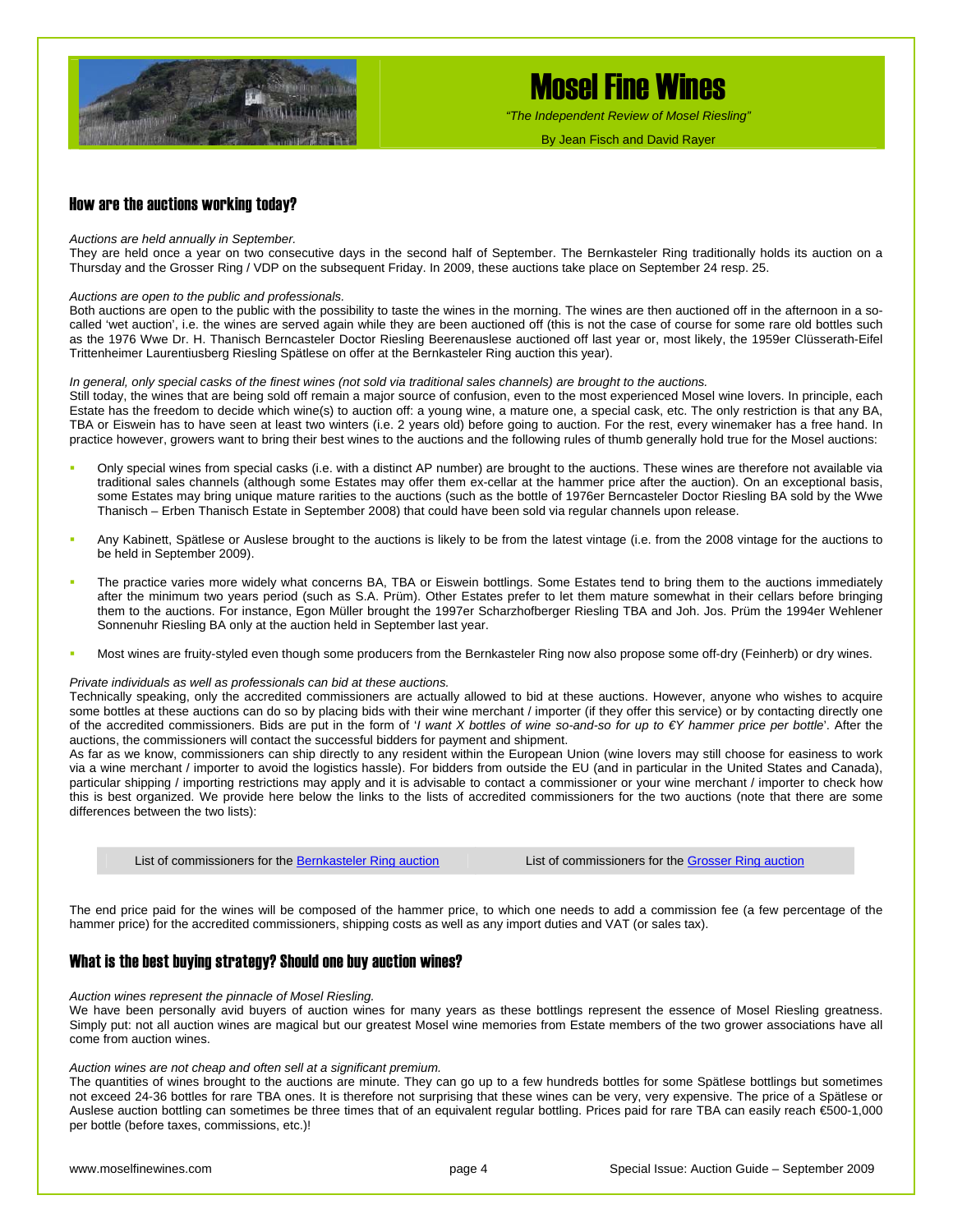

*"The Independent Review of Mosel Riesling"*

By Jean Fisch and David Rayer

*Some relative bargains can however be made, which allow one to get the 'best of Mosel' at reasonable prices.*  While auction wines are hardly cheap, some of these wines can be relative bargains. There is no wine that represents a systematic bargain every year, but each year, some bottlings sell for hardly more than regular wines. This was for instance the case in 2008 for the great 2007er Geltz-Zilliken Saarburger Rausch Auslese. In particular, such relative bargains can be made at the Bernkasteler Ring auction, which seems to get less international exposure and very often offers the opportunity to acquire great wines at very reasonable prices. For instance, the delicious 2007er Merkelbach Ürziger Würzgarten Spätlese \* went for only €9 (hammer price) at last year's auction.

#### *The question of whether the premium and effort of buying at auctions is worth it is therefore a very personal one.*

Someone 'only' wanting good Mosel wines for everyday drinking is probably best off buying regular (non-auction) wines from his favorites Estates. However, anyone seriously interested in Mosel Riesling should make the effort to get hold of some of these auction gems. In addition, lovers of BA, TBA and Eiswein often have no choice but to go through the auctions to be able to get their hands on some of the finest examples by say Joh. Jos. Prüm, Egon Müller or Knebel as these Estates generally only sell such wines through auctions.

*Auction bottles do not necessarily need to be acquired at the auction itself: some Estates and wine merchants / importers offer them also later.*  While being made in minute quantities, auction wines can be found on the open market. Our experience is that many leading merchants / importers specialized in German wines throughout the world often acquire some auction wines to enhance their catalogue (either immediately or for release after some years). Also, some Estates offer the possibility to acquire their auction wines at the Estate after the auction, usually at or close to the hammer price. Going for this secondary market can therefore be an alternative option to acquire some of these auction wines, and one that does not require the hassle of putting bids and importing wines.

#### How do I recognize auction bottlings on the open market?

*In principle, all auction bottles carry a round sticker to distinguish them from regular ones.* 

In order to differentiate them from regular wines, auction bottlings do carry a round sticker, usually stuck to a corner of the label with the indication "auctioned off at the auction held on date [so-and-so]". As an image speaks more than a thousand words, we have attached pictures of recent auction bottles.



In practice, not all auction bottles do carry a sticker and then only the AP number can help out.

In principle, these wines are therefore easy to identify. In practice though, things may not necessarily be as easy as some Estates offer these wines ex-cellar after the auction (of course at auction prices or higher). Over the years, our experience has been that these auction bottlings do generally not carry the 'auction sticker'. In that case, the only way to know whether a bottle is an auction one is to check the AP numbers.

#### *AP numbers may be not very consumer friendly but a little effort may allow one to make some bargains.*

While this may not be very consumer friendly (who keeps scores of AP numbers?), it may be worth the effort and can reward one with some nice bargains. Indeed, auction wines do appear now and then on the secondary market. However, as these wines are not widely distributed, their singular value is often not recognized and these wines sell for not much more than their regular equivalent. Savvy Riesling lovers can therefore make some nice bargains… if they can recognize these wines on the open market.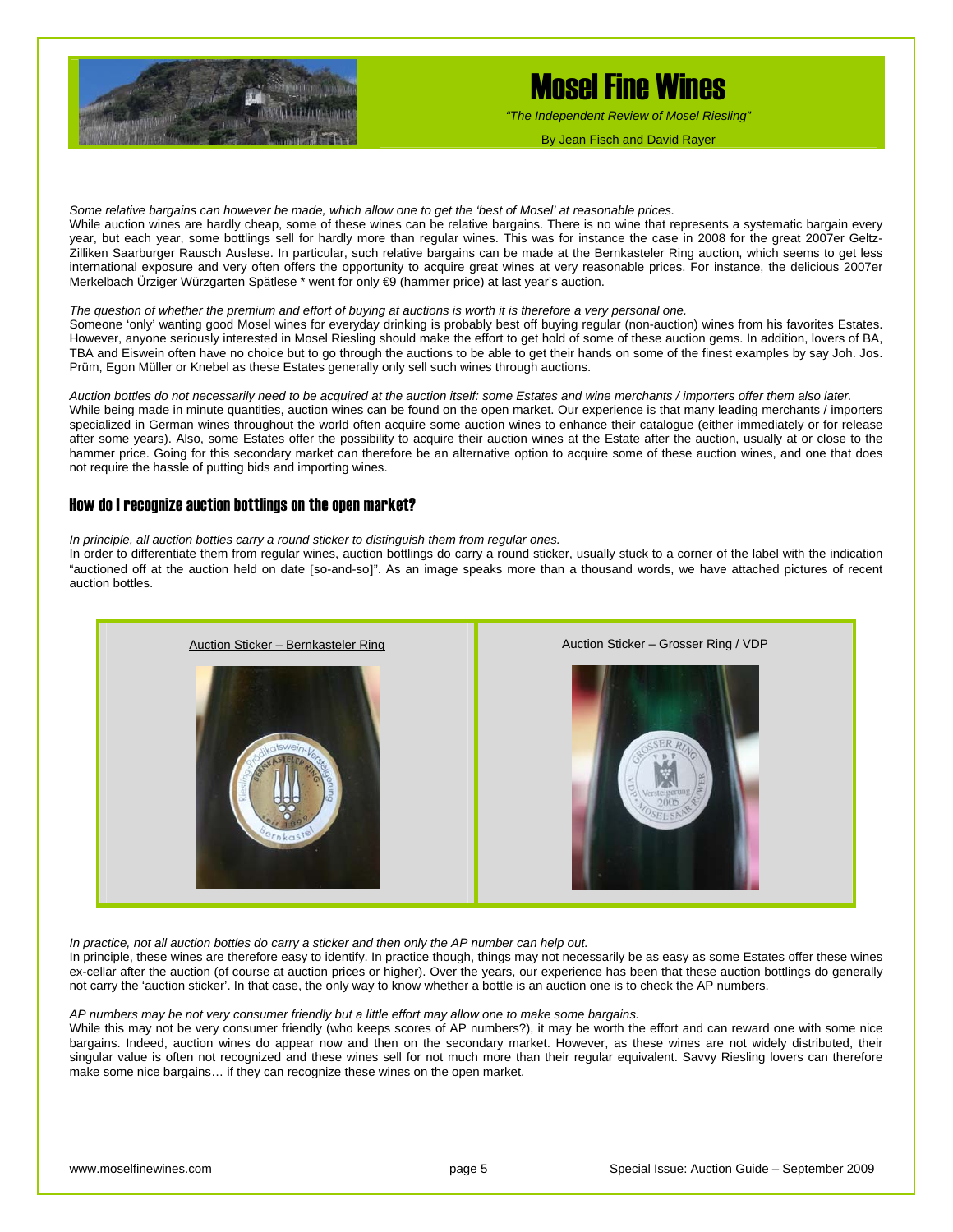

*"The Independent Review of Mosel Riesling"*

By Jean Fisch and David Rayer

## Auctions 2009 : Bernkasteler Ring Wines Guide

### **Overview**

We provide here a review of wines that will be auctioned off by the Bernkasteler Ring on September 24, 2009 and that we can recommend on quality grounds. This includes wines from the following Estates (presented in alphabetic order):

| <b>Bastgen</b>              | Monzel             |
|-----------------------------|--------------------|
| <b>Von Beulwitz</b>         | Mertesdorf         |
| <b>Ernst Clüsserath</b>     | <b>Trittenheim</b> |
| <b>Clüsserath-Eifel</b>     | <b>Trittenheim</b> |
| <b>Albert Gessinger</b>     | Zeltingen          |
| Kanzlerhof                  | Pölich             |
| Karp-Schreiber              | <b>Brauneberg</b>  |
| <b>Kees-Kieren</b>          | Graach             |
| <b>Heribert Kerpen</b>      | Wehlen             |
| <b>Knebel</b>               | Winningen          |
| <b>Alfred Merkelbach</b>    | Ürzig              |
| <b>Markus Molitor</b>       | Wehlen             |
| <b>Peter Neu Erben</b>      | Wiltingen          |
| Dr. Pauly-Bergweiler        | Bernkastel         |
| Rebenhof                    | Ürzig              |
| <b>Johann Peter Reinert</b> | Kanzem             |
| <b>Andreas Schmitges</b>    | Erden              |
| St. Nikolaus-Hospital       | <b>Bernkastel</b>  |

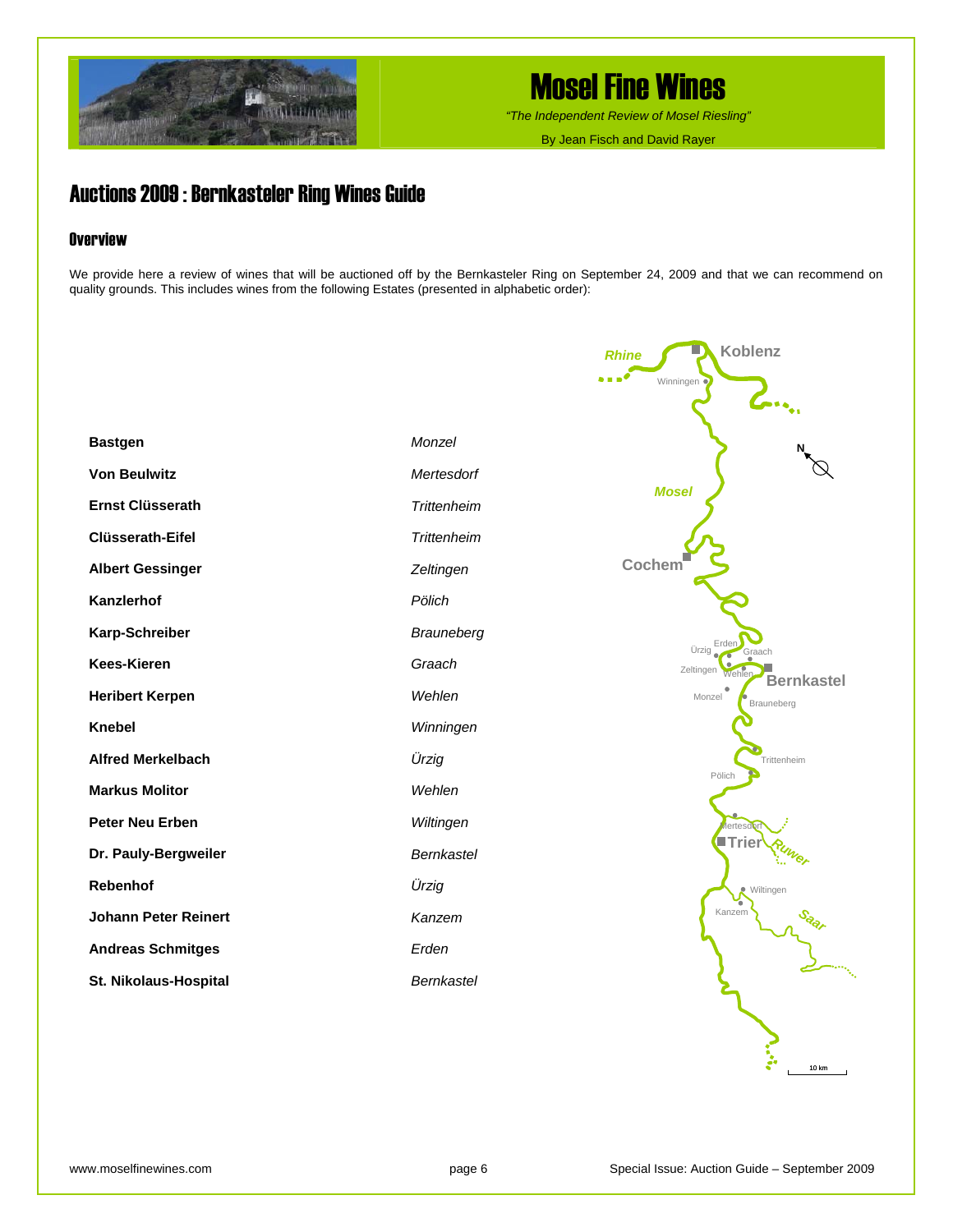

*"The Independent Review of Mosel Riesling"*

By Jean Fisch and David Rayer

#### Tasting Notes by Estates

| <b>Weingut Bastgen</b> |                |                                                            |       |                |    |
|------------------------|----------------|------------------------------------------------------------|-------|----------------|----|
|                        |                |                                                            |       |                |    |
| 2008er                 | <b>Bastgen</b> | Kestener Paulinshofberg Riesling Spätlese "Auf den Felsen" | 09 09 | <b>Auction</b> | 91 |

Made from 100 year old vines in the parcel "Auf den Felsen", this is very impressive. It offers great flavors of white peaches in a very cool and under-toned style. The wine is sappy and racy on the palate with well integrated acidity and a yoghurt-zesty touch reminiscent of classical Fritz Haag wines. The finish is nicely playful, fresh and moderately long. This is a nice Spätlese made in a light clean and joyful style. 2014-2023

*NB: This wine is bottled under Stelvin screw cap.* 

|        | <b>Weingut Erben von Beulwitz</b> |                                       |       |         |    |
|--------|-----------------------------------|---------------------------------------|-------|---------|----|
|        |                                   |                                       |       |         |    |
| 1999er | Erben von Beulwitz                | Kaseler Nies'chen Riesling Auslese ** | 11 00 | Auction | 89 |
|        |                                   |                                       |       |         |    |

Racy on the nose with citrus, herbs and a touch of petrol, this wine comes over as nicely creamy and powerful on the palate with ripe notes of melon. The finish is long, slightly salty and surprisingly racy for a wine from this vintage. This could actually benefit from further aging in order to develop its aromatic. 2011-2024

| 2008er | Beulwitz<br>∠rhen von ' | Alte<br>s'chen Riesling Auslese<br>. Reben'<br>Kaseler<br><b>Nies</b> | 04 09 | Auction<br>. | 92 |
|--------|-------------------------|-----------------------------------------------------------------------|-------|--------------|----|
|--------|-------------------------|-----------------------------------------------------------------------|-------|--------------|----|

This is superbly precise and intense on the nose with white fruits, strawberry and a hint of mint and smoke. The sense of balance on the palate is remarkable with a touch of herbs nicely framing the fruit. The finish is very long, powerful and zesty with a delicate sense of creaminess. It is a gorgeous Auslese. 2015-2033

| 2007er | Erben von Beulwitz | Kaseler Nies'chen Riesling Eiswein                                                                                                             | 03 08 | Auction | 91 |
|--------|--------------------|------------------------------------------------------------------------------------------------------------------------------------------------|-------|---------|----|
|        |                    |                                                                                                                                                |       |         |    |
|        |                    | Sappy and belanced on the ness it boasts nice white posch red fruits and minerals on the polate without excessive acidity. There is a touch of |       |         |    |

appy and balanced on the nose, it boasts nice white peach, red fruits and minerals on the palate without excessive acidity. There is a botrytis which adds some liqueur, creaminess and notes of tangerine. The finish is long and rather smooth. It is well made in an Auslese-Eiswein style. 2012-2022

|        | Weingut Ernst Clüsserath |                                         |      |         |    |
|--------|--------------------------|-----------------------------------------|------|---------|----|
|        |                          |                                         |      |         |    |
| 2008er | Ernst Clüsserath         | Trittenheimer Apotheke Riesling Auslese | 1309 | Auction | 91 |

This is a very nice and zesty-styled Auslese made in the Auslese-Eiswein style of the old days. A real white fruit basket on the nose, it is zesty, fresh and nicely balanced on the palate and maintains great presence and aromatic intensity in the finish. This is very precise and clean in style. 2016-2033

|        | <b>Weingut Clüsserath-Eifel</b> |                                                    |       |        |    |
|--------|---------------------------------|----------------------------------------------------|-------|--------|----|
|        |                                 |                                                    |       |        |    |
| 1998er | Clüsserath-Eifel                | <b>Trittenheimer Apotheke Riesling Auslese ***</b> | 06 99 | uction | 90 |

This boasts some attractive intense flavors of yellow fruits, butter and some subtle notes of herbs on the nose, with just a slight touch of petrol. Delicately creamy, it is well balanced and ripe with a delicious sense of fine botrytis (showing a light honeyed touch) as well as zest cleaning the palate in the finish. This is a lovely matured wine. Now-2018

| 2006e <sub>1</sub> | ---<br>∹ıteı | …noke '<br><b>Rieslind</b><br>: Auslese<br><br>-<br>IIGRE | 0907 | wction | 89 |
|--------------------|--------------|-----------------------------------------------------------|------|--------|----|
|                    |              |                                                           |      |        |    |

Creamy and powerful, this wine comes over as quite weighty on the palate with slightly candied flavors of yellow fruits. The intensity is remarkable and the finish is quite intense. 2014-2026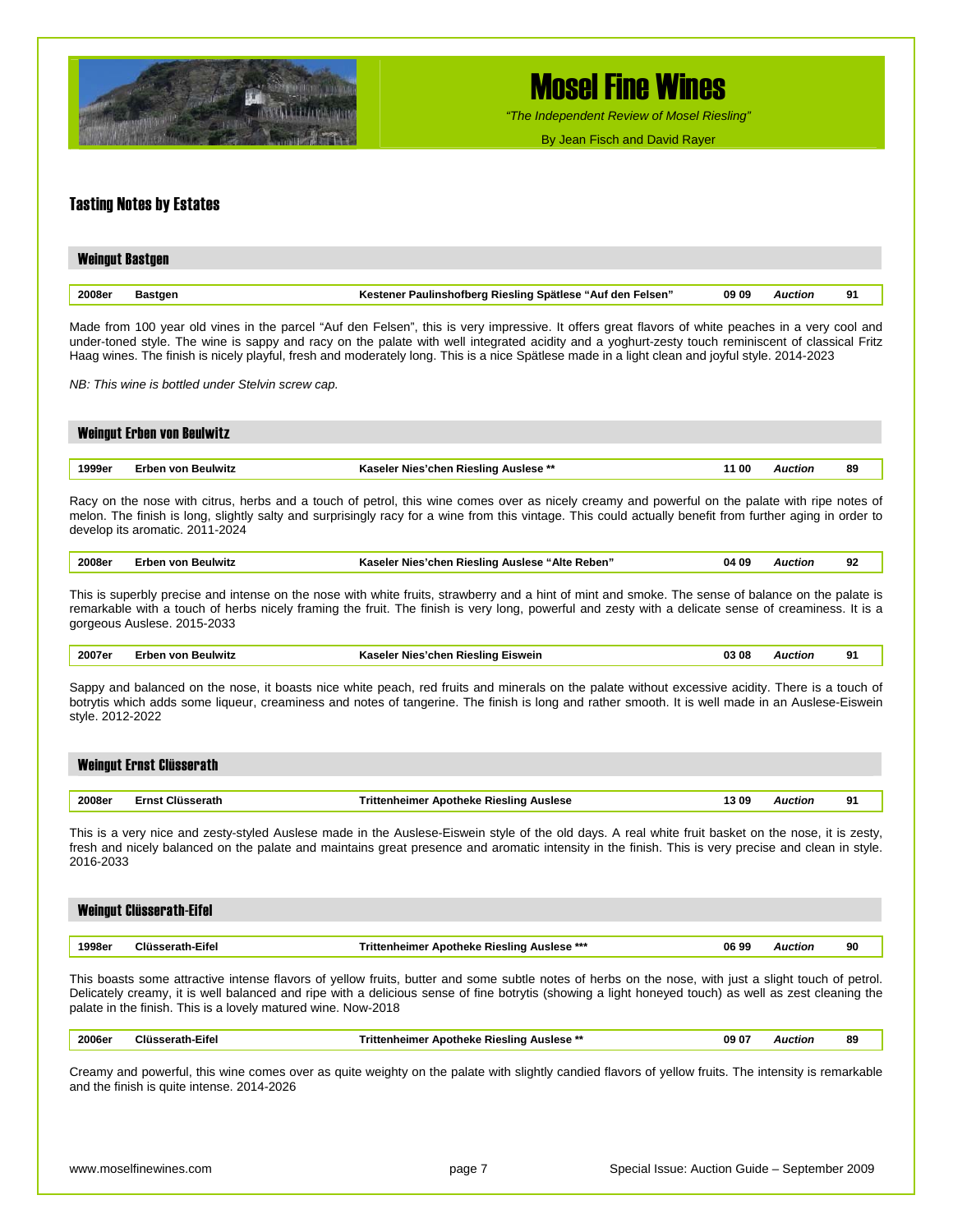

*"The Independent Review of Mosel Riesling"*

By Jean Fisch and David Rayer

|                       | <b>Weingut Albert Gessinger</b> |                                                                                                                                                                                                                                                                                                                                                                                                                                                              |       |                |    |
|-----------------------|---------------------------------|--------------------------------------------------------------------------------------------------------------------------------------------------------------------------------------------------------------------------------------------------------------------------------------------------------------------------------------------------------------------------------------------------------------------------------------------------------------|-------|----------------|----|
| 2008er                | <b>Albert Gessinger</b>         | Zeltinger Sonnenuhr Riesling Auslese ***                                                                                                                                                                                                                                                                                                                                                                                                                     | 1209  | <b>Auction</b> | 90 |
|                       |                                 | This is quite sappy and fresh on the nose with great Eiswein-styled cassis-driven fruit precision, some gooseberry and lime. The wine is intense,<br>zesty and powerful on the palate and offers a nice long finish. The aromatic freshness is really lovely and gives a joyful side to this wine. 2014-2028                                                                                                                                                 |       |                |    |
|                       | <b>Weingut Kanzlerhof</b>       |                                                                                                                                                                                                                                                                                                                                                                                                                                                              |       |                |    |
| 2008er                | Kanzlerhof                      | Pölicher Held Riesling Spätlese                                                                                                                                                                                                                                                                                                                                                                                                                              | 09 09 | <b>Auction</b> | 90 |
| 2013-2023             |                                 | This is a great success in the vintage and a superb wine. The nose is fresh with great flavors of yellow peach, fine apricot, flowers and a hint of<br>herbs. The wine is sappy and balanced on the palate and the finish is clean, fresh and long. This is very nice and elegant in a sappy easy style.                                                                                                                                                     |       |                |    |
|                       | <b>Weingut Karp-Schreiber</b>   |                                                                                                                                                                                                                                                                                                                                                                                                                                                              |       |                |    |
| 1994er                | Karp-Schreiber                  | Brauneberger Juffer-Sonnenuhr Riesling Trockenbeerenauslese                                                                                                                                                                                                                                                                                                                                                                                                  | 1895  | <b>Auction</b> | 94 |
|                       | <b>Weingut Kees-Kieren</b>      | This is already quite dark golden in color and offers a huge thick nose of dried fruits, candy, cherry and licorice. The wine retains great zest and<br>power on the palate and offers a nice long sweet finish. It is made in a quite oxidative style which may not be to the liking of lovers of reduced fresh<br>wines. However, it is a fascinating TBA that will be simply irresistible next to a nice fire on a cold winter day. Now-2029+             |       |                |    |
| 2008er                | Kees-Kieren                     | <b>Erdener Treppchen Riesling Kabinett **</b>                                                                                                                                                                                                                                                                                                                                                                                                                | 22 09 | <b>Auction</b> | 89 |
|                       |                                 | Racy, floral and cassis-driven on the nose, this is a gorgeous wine that is nicely balanced and long on the palate. It has the intensity of a Spätlese<br>with a good residual sugar for long-term evolution. This is joyful and quite irresistible in its style. 2013-2028                                                                                                                                                                                  |       |                |    |
| 2008er                | Kees-Kieren                     | Graacher Domprobst Riesling Auslese ***                                                                                                                                                                                                                                                                                                                                                                                                                      | 26 09 | <b>Auction</b> | 92 |
|                       |                                 | This is an impressive wine offering loads of yellow fruits on the nose. The wine has a BA-styled intensity on the palate yet retains a sense of<br>lightness thanks to the zesty acidity. The finish is very long, smooth and rich. This is both delicious and impressive. 2014-2028                                                                                                                                                                         |       |                |    |
|                       | <b>Weingut Heribert Kerpen</b>  |                                                                                                                                                                                                                                                                                                                                                                                                                                                              |       |                |    |
| 2008er                | <b>Heribert Kerpen</b>          | Wehlener Sonnenuhr Riesling Spätlese *                                                                                                                                                                                                                                                                                                                                                                                                                       | 22 09 | <b>Auction</b> | 88 |
|                       |                                 | This is still quite reduced on the nose before opening up to ripe and impressively concentrated notes of yellow fruits, citrus and smoke. The wine is<br>surprisingly powerful, zesty and very intense on the palate. The finish also conveys a sense of power and intensity. 2014-2023                                                                                                                                                                      |       |                |    |
| <b>Weingut Knebel</b> |                                 |                                                                                                                                                                                                                                                                                                                                                                                                                                                              |       |                |    |
| 2007er                | Knebel                          | Winninger Röttgen Riesling Trockenbeerenauslese                                                                                                                                                                                                                                                                                                                                                                                                              | 1909  | <b>Auction</b> | 97 |
|                       |                                 | Wow, this is quite an impressive TBA! It offers a fascinating balance between raisins and pure fresh fruits on the nose. Intense and precise on the<br>palate, it is remarkably rich with well-integrated flavors of infused yellow fruits, smoke and some herbs. The balance on the palate is superb and<br>smooth. The finish seems endless and also conveys this impression of light and precise fruitiness. This is a great mighty TBA with breathtaking |       |                |    |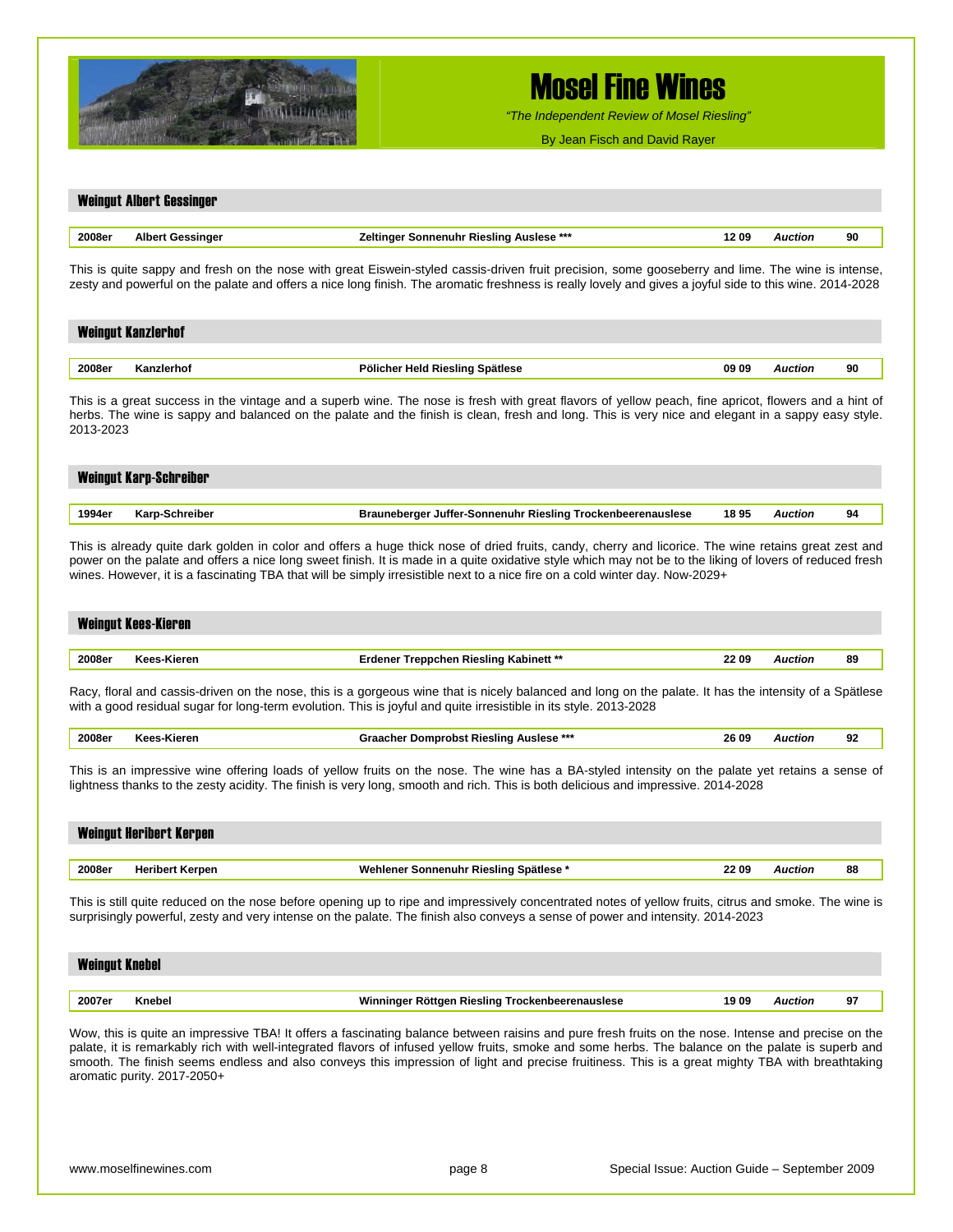

*"The Independent Review of Mosel Riesling"*

By Jean Fisch and David Rayer

| 2008er | <b>Alfred Merkelbach</b>              | Ürziger Würzgarten Riesling Spätlese                                                                                                                                                                                                                                                                                                                                                                                       | 18 09 | <b>Auction</b> | 88+       |
|--------|---------------------------------------|----------------------------------------------------------------------------------------------------------------------------------------------------------------------------------------------------------------------------------------------------------------------------------------------------------------------------------------------------------------------------------------------------------------------------|-------|----------------|-----------|
|        |                                       |                                                                                                                                                                                                                                                                                                                                                                                                                            |       |                |           |
| 2023   |                                       | Nearly white in color, this comes over at this stage as slightly overripe on the nose (with, among others, yellow melon). It offers however the typical<br>racy and delicate style of the Merkelbach house on the palate. This will need time and could warrant a higher score if it gains in presence. 2014-                                                                                                              |       |                |           |
|        | <b>Weingut Markus Molitor</b>         |                                                                                                                                                                                                                                                                                                                                                                                                                            |       |                |           |
| 2008er | <b>Markus Molitor</b>                 | Zeltinger Sonnenuhr Riesling Spätlese                                                                                                                                                                                                                                                                                                                                                                                      | 23 09 | <b>Auction</b> | $(91-93)$ |
|        |                                       | This offers a huge nose mixing ripe sappy pear, citrus with some hints of vanilla. The wine is superbly balanced and playful on the palate and the<br>finish is very long and refined. There is a great sense of precision, ripeness and purity. This is gorgeous stuff and a great wine. 2014-2023                                                                                                                        |       |                |           |
| 2007er | <b>Markus Molitor</b>                 | Zeltinger Sonnenuhr Riesling Auslese ***                                                                                                                                                                                                                                                                                                                                                                                   | 28 09 | <b>Auction</b> | $(93-95)$ |
|        |                                       | This Auslese from the 2007 vintage is quite impressive: it bowls one over with a huge, very precise nose of pear and other white and yellow fruits. It<br>offers great pure creamy intensity on the palate and, in that sense, is really a sort of 'essence of Zeltingen' in the form of a very pure BA-styled wine<br>without any disturbing notes of botrytis. This is a fascinating wine to sip and meditate. 2015-2040 |       |                |           |
| 2006er | <b>Markus Molitor</b>                 | Ürziger Würzgarten Riesling Beerenauslese *                                                                                                                                                                                                                                                                                                                                                                                | 65 09 | <b>Auction</b> | $(92-95)$ |
|        |                                       | This BA from the rich 2006 vintage offers a great nose made of intense ripe fruits as well as a most expressive touch of white pepper. The wine is<br>extremely thick and mouth coating and offers the most stunning length. It is a rich, powerful and ripe style of BA made in an uncompromising way.<br>This is a fascinating wine that will require patience for the elements to blend together. 2020-2050             |       |                |           |
|        | <b>Weingut Peter Neu Erben</b>        |                                                                                                                                                                                                                                                                                                                                                                                                                            |       |                |           |
| 2007er | <b>Peter Neu Erben</b>                | Wiltinger Braunfels Riesling Spätlese                                                                                                                                                                                                                                                                                                                                                                                      | 03 08 | <b>Auction</b> | 88        |
|        | direct and precise way. 2013-2022     | Nearly white in color, this Spätlese from the 2007 vintage is slatey and smoky on the nose with notes of white flowers, pepper and a touch of vanilla.<br>It is racy and delicate on the palate with at the same time good grip and length. The finish is delicately spicy and salty. This is very enjoyable in a                                                                                                          |       |                |           |
|        | <b>Weingut Dr. Pauly-Bergweiler</b>   |                                                                                                                                                                                                                                                                                                                                                                                                                            |       |                |           |
| 2008er | Dr. Pauly-Bergweiler                  | Bernkasteler alte Badstube am Doctorberg Riesling Spätlese                                                                                                                                                                                                                                                                                                                                                                 | 21 09 | <b>Auction</b> | 90        |
|        |                                       | Yellow in color, this offers some intense flavors of honeyed yellow fruits (as if marked by botrytis). The wine is powerful on the palate and offers<br>attractive multilayered complexity. The weight is really that of an Auslese and as such, it is impressive and enjoyable. 2015-2028                                                                                                                                 |       |                |           |
| 2008er | Dr. Pauly-Bergweiler                  | Bernkasteler alte Badstube am Doctorberg Riesling Auslese                                                                                                                                                                                                                                                                                                                                                                  | 24 09 | <b>Auction</b> | 91        |
|        | elements to blend together. 2018-2033 | Quite yellow in color, this offers a slightly oxidative-styled nose mixing smoke, yellow fruits, plum and some herbs (sage). The wine is very creamy<br>and rich on the palate with still some yeasty bitterness that need still to integrate. It is an impressive wine that will require patience for all the                                                                                                             |       |                |           |
|        | <b>Weingut Rebenhof</b>               |                                                                                                                                                                                                                                                                                                                                                                                                                            |       |                |           |

spicy side to the finish. This is quite impressive and should age very nicely. 2020-2040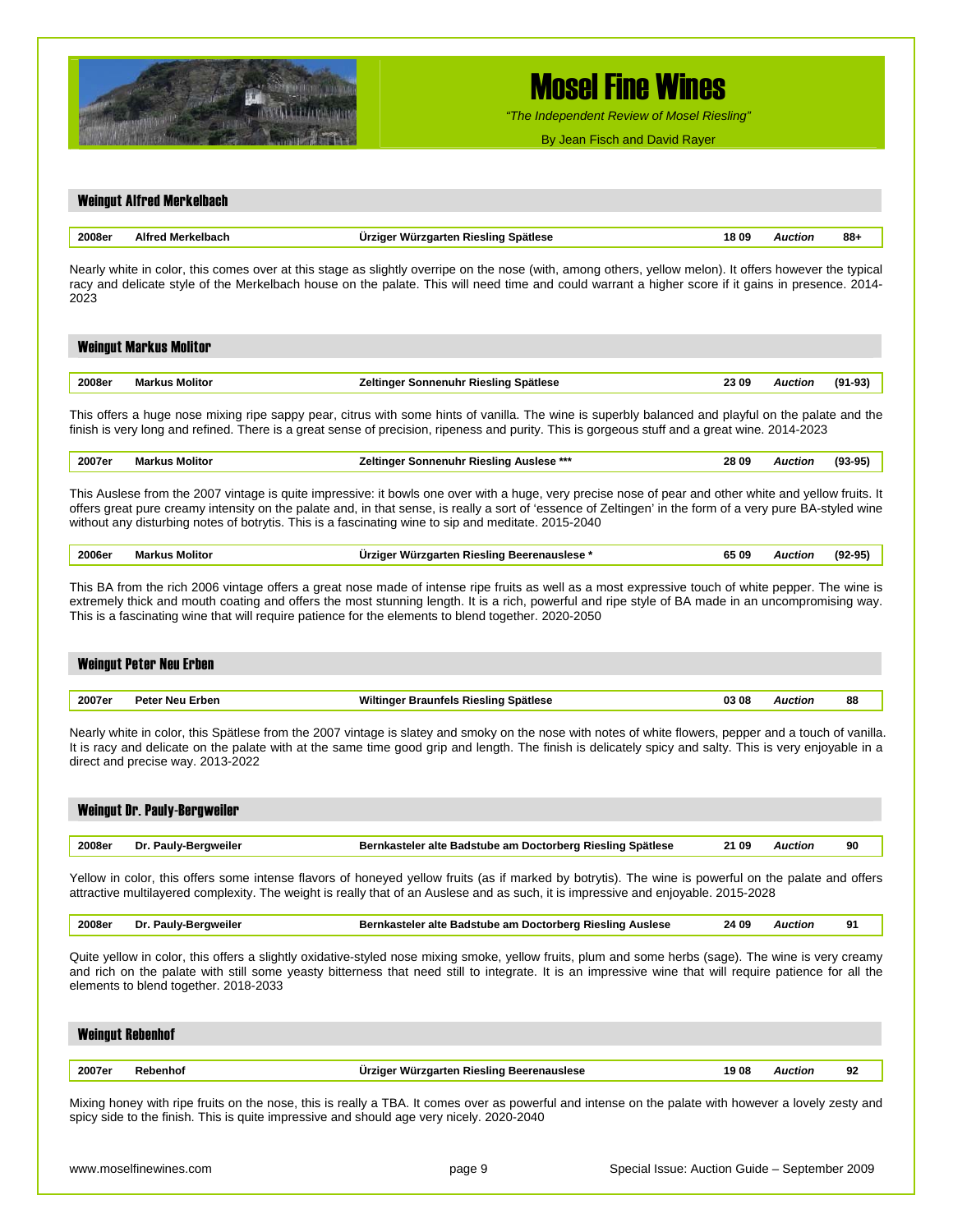

*"The Independent Review of Mosel Riesling"*

By Jean Fisch and David Rayer

## Weingut Johann Peter Reinert **2008er Johann Peter Reinert Ayler Kupp Riesling Spätlese "Alte Reben" 23 09** *Auction* **90**

Quite backward in style with smoke, minerals and light citrus on the nose, it is nicely playful and light as mineral water on the palate. This is not hugely powerful or intense but bowls one over with its simple, delicate and yet multi-layered style. It is a very nice expression of Saar-styled restrained opulence. The acidity is nicely integrated and adds to the joyful side of the wine. The finish exhibits fine spices and offers great length. This is just so easy to drink. 2014-2023

|        | <b>Weingut Andreas Schmitges</b> |                                       |      |         |    |
|--------|----------------------------------|---------------------------------------|------|---------|----|
| 2007er | <b>Andreas Schmitges</b>         | Erdener Prälat Riesling Beerenauslese | 1808 | Auction | 96 |

This is a great wine. It coats the palate with creamy powerful flavors of honeyed white fruits yet remains quite elegant and fresh (with a hint of herbs coming through in the aromatics). The wine is incredibly intense yet manages to stay racy thanks to a most lovely zesty acidity. The combination of refinement and power is breathtaking. This is a stunner in its style. 2017-2047

|        | Weingut Stiftung St. Nikolaus-Hospital |                                              |       |                |    |
|--------|----------------------------------------|----------------------------------------------|-------|----------------|----|
|        |                                        |                                              |       |                |    |
| 2007er | St. Nikolaus Hospital                  | Bernkasteler Badstube Riesling Beerenauslese | 20 09 | <b>Auction</b> | 92 |

This is a lovely BA made in a comparatively light, balanced and fresh style. Offering pure sappy flavors of pear on the nose, it is quite intense yet fresh and zesty on the palate. The finish is moderately long and very precise. This is nice and quite captivating. 2015-2032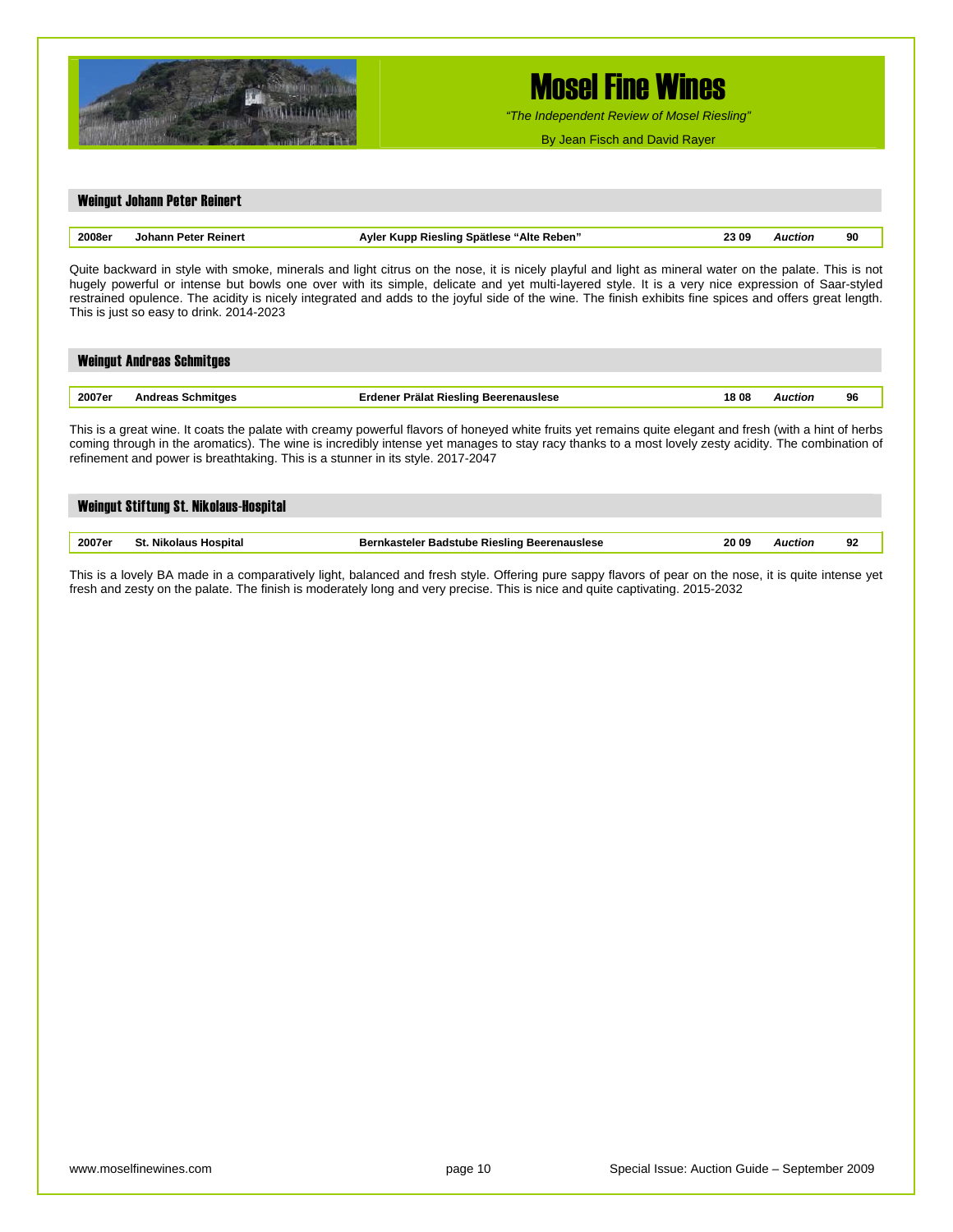

*"The Independent Review of Mosel Riesling"*

By Jean Fisch and David Rayer

### Auction 2009 : Grosser Ring / VDP Wines Guide

### **Overview**

Following a marathon auction session last year, the number of wines auctioned off this year is limited (many Estates preferred not to bring wines to the auction in order to reinforce their regular portfolio).

We provide here a review of wines that will be auctioned off by the Grosser Ring / VDP on September 25, 2009 and that we can recommend on quality grounds. This includes wines from the following Estates (presented in alphabetic order):



10 km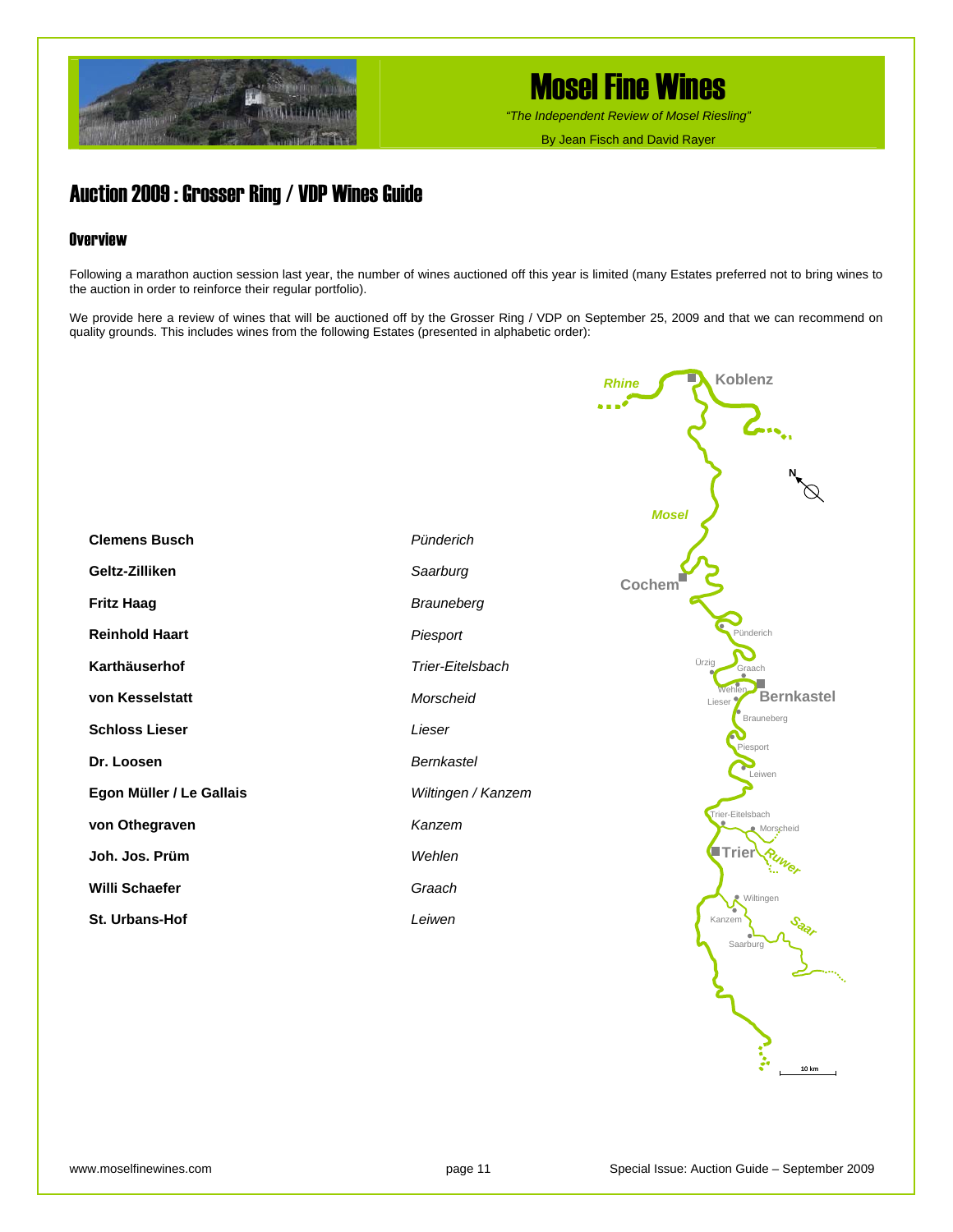

*"The Independent Review of Mosel Riesling"*

By Jean Fisch and David Rayer

#### Tasting Notes by Estates

|        | <b>Weingut Clemens Busch</b> |                                                             |        |
|--------|------------------------------|-------------------------------------------------------------|--------|
| 2008er | <b>Clemens Busch</b>         | Pündericher Marienburg Riesling Spätlese Fahrlay<br>Auction | (90-92 |

The Fahrlay is a parcel in the Marienburg with a high blue slate content. The grapes were harvested from old vines with almost no botrytis late in November. The wine is quite refined with notes of tangerine, spicy peach, citronella, slate and fresh mineral water. In contrast, the palate comes over as quite creamy and rich with plenty of yellow fruits. The finish impresses through citrus acidity which provides great freshness and a sense of crystal clear purity. 2015-2028

|--|

This Auslese GK was produced from a selection in different parcels of the Marienburg. The grapes were slightly botrytized and exhibited 115° Oechsle. The wine offers a pure nose of mango, fine raisin, honey and raspberry with, in addition, some *crème brûlée* botrytis and granita sorbet freshness. The wine is impressively concentrated, creamy and expressive, yet remains very clear and clean on the palate. The finish is full of fresh citrus fruit with superb finesse and length. This is a great irresistible Auslese. 2018-2038

#### Weingut Geltz-Zilliken

| 2008er<br>. | 'illiken<br>$-0.15$ | Spätlese<br><b>RIESIING</b><br>υz<br>- 100<br>.7117<br>. | ` O∴<br>. | AUCTION<br>. | о4<br>- |
|-------------|---------------------|----------------------------------------------------------|-----------|--------------|---------|
|             |                     |                                                          |           |              |         |

This was made from the first harvest from a parcel planted with three-year-old vines. The nose exhibits glorious flavors mixing peaches, apricot flowers and chamomile. The wine is all about refined lightness with great sappiness and inner concentration, and a textbook example of 'power without weight' unique to great Mosel (Saar in this case!) wines. The finish shows striking purity and is impressively long. It is a hard-to-resist Spätlese to drink by the bottle. 2015-2028

| 1989er | 7illiken<br>ح+اهہ | Rausch Riesling Eiswein                                                                                                                                         | 10 90 | wctior<br>. | 96 |
|--------|-------------------|-----------------------------------------------------------------------------------------------------------------------------------------------------------------|-------|-------------|----|
|        |                   | $\pm \ldots$ ifferent $\pm \ldots$ then the sense of the state of the contraction of the contraction of the state of the state of $\wedge$ if $\wedge$ $\wedge$ |       |             |    |

Two different Eiswein were harvested in 1989, both of them in November. One was blended into the stunning Auslese lange Goldkapsel (AP 9, auctioned off in its youth), and the other one is this bottling. This Eiswein exhibits a nice golden color and offers stunning aromatic presence and complexity mixing apricot, mango, very fine toffee, raspberry and sour cherry. Despite being 20 years old, the wine comes over as incredibly fresh and vibrant. The palate shows quite some dry extract and concentration and the finish is refined. This is a truly great nectar! Now-2039

|        | <b>Weingut Fritz Haag</b> |                                                 |       |    |
|--------|---------------------------|-------------------------------------------------|-------|----|
|        |                           |                                                 |       |    |
| 2008er | Fritz Haag                | Brauneberger Juffer-Sonnenuhr Riesling Spätlese | 14 09 | 94 |

Made, as in most vintages, from the Falkenberg parcel in the heart of the Juffer-Sonnenuhr, this is a real stunner. The wine is long and powerful with an Auslese type of intensity but great fresh Spätlese aromatics. It offers a huge nose of sappy, complex yellow peaches and elegant white floral notes. This feeling of intensity and complexity is nicely underlined by a delicate creamy touch on the palate. As delicious as it may be at the moment, the wine still has quite some sulfur (which is normal at this stage as Oliver Haag adds intentionally some more sulfur to his auction wines to improve their aging abilities) and will require extensive cellaring. 2016-2033

| 2008er | : Haad<br>≂rit∡ | Brauneberger Juffer-Sonnenuhr Riesling Auslese GK | l3 09 | Auction | $94 -$ |  |
|--------|-----------------|---------------------------------------------------|-------|---------|--------|--|
|--------|-----------------|---------------------------------------------------|-------|---------|--------|--|

Harvested at 120° Oechsle, this is a delicate, refined and multi-layered type of Auslese. The wine offers superb flavor precision with white and yellow peaches and just a touch of apricot and pineapple in the finish. It comes over as intense and concentrated without being over-powering. The finish is fresh and zesty, with more of this weightless sense of intensity. The acidity is superbly integrated and adds to the overall sharpness of the aromatics. Still somewhat closed, this is a stunning jewel in the making. 2016-2038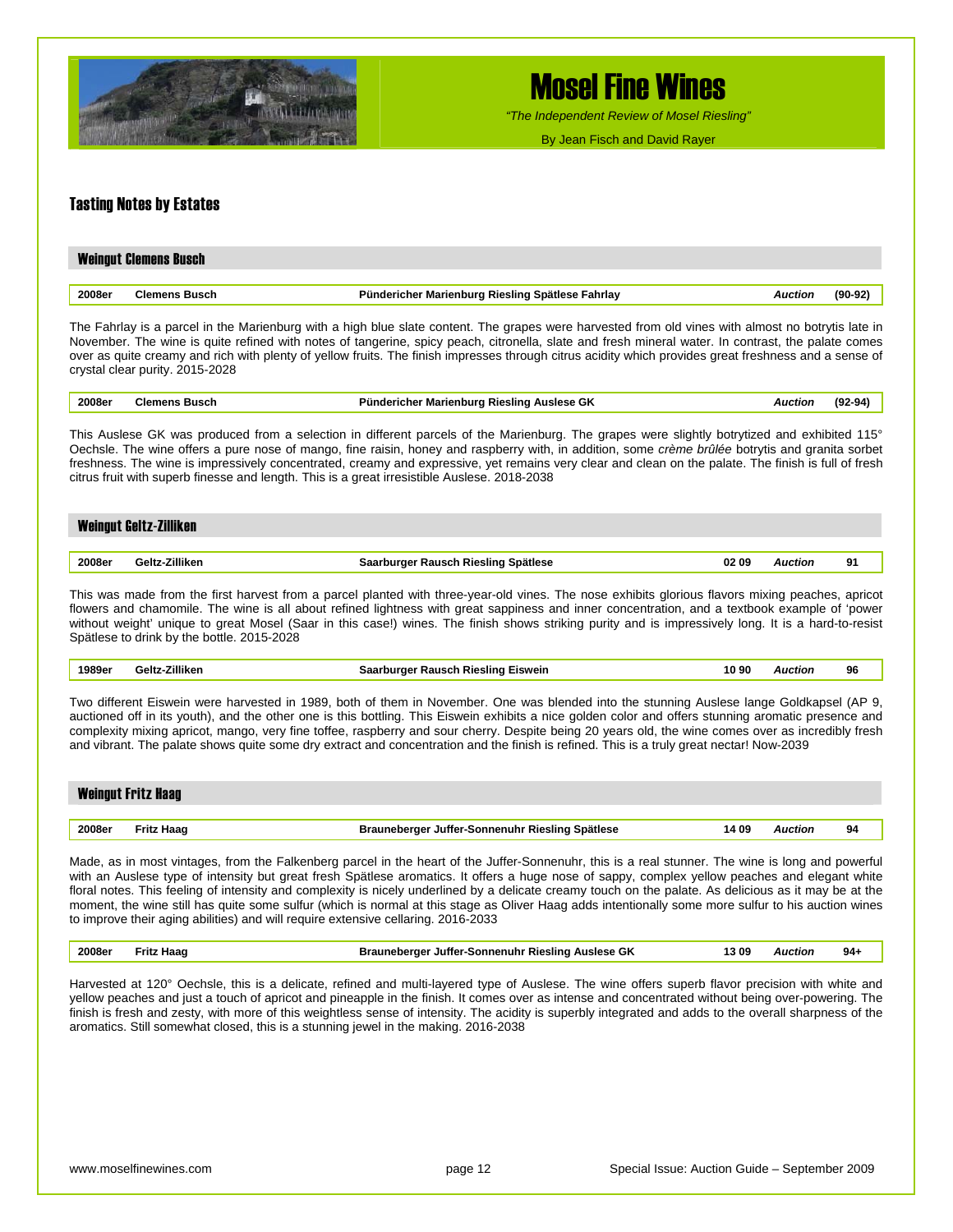

*"The Independent Review of Mosel Riesling"*

By Jean Fisch and David Rayer

### Weingut Reinhold Haart **2008er Reinhold Haart Piesporter Goldtröpfchen Riesling Auslese GK** *Auction* **(91-93)** This Auslese GK was produced in minute quantities out of a strict selection of ripe berries. The wine offers smoked apricot, yellow peach, lead pencil, cassis, licorice and gooseberry with the botrytis adding an exotic touch. It is full-bodied with flavors of apricot, fig and toffee and good underlying zest on the palate. The creaminess is impressive but slightly over-powering at this stage and patience will be required for it to integrate. 2018-2030 Weingut Karthäuserhof

| 2008er | 48<br>۰Nr.<br>Spätlese<br>u Rieslina.<br>arthauserhotherd<br>_itelst<br>.cner<br>the contract of the contract of the | Auction | $92 -$ |
|--------|----------------------------------------------------------------------------------------------------------------------|---------|--------|

The grapes for this auction Spätlese were harvested in the Sang, at the border to the Kronenberg, i.e. in the central and best parcels (and former single vineyards) in the Karthäuserhofberg. Despite having been harvested late, the grapes 'only' had 88° Oechsle but were perfectly ripe. The wine has a very bright almost white color. Initially restrained, the nose offers the telltale nose of the Karthäuserhofberg, with gooseberry, red currant, cassis, fine smokiness as well as lily flower. It is irresistibly playful on the palate, with just a touch of cream and citronella for good measure. There is a great feeling of lightness and elegance, and the finish is ethereal. This is a stunning expression of Karthäuserhofberg and a must have for any lover of this vineyard! We would not be surprised if this wine would even gain in body and length in a few years and warrant a higher rating. 2016- 2033

#### Weingut von Kesselstatt

| Rieslind<br>Auction<br>…oter :<br>амент<br>- -<br>.<br>. | 2008e <sub>1</sub> | VO. | Kabinett | 39.09 |  | . . |
|----------------------------------------------------------|--------------------|-----|----------|-------|--|-----|
|----------------------------------------------------------|--------------------|-----|----------|-------|--|-----|

Harvested at around 85° Oechsle, this Kabinett was exclusively fermented with indigenous yeasts in stainless steel and this shows on the first nose, which is marked by reduction with an almost bacon like smokiness. Once you give time to the wine to open up, it delivers a lovely bouquet of apricot flower, mint, pencil, vanilla and some bakery notes. It is crystal clear on the palate with superb concentration, zest and great length. The earthy smoke on the mid-palate adds to the sense of concentration and weight. The wine has a high level of dry extracts and really behaves more like a rich Spätlese on the palate. But the finish is very sappy and light. This is a very impressive wine! 2014-2028

| 2007er | VOI.<br>aletat. | : #10<br>Jange GK<br>Rieslina<br><b>Frockenbeerenauslese</b><br>rznotberder | ctior. | יי<br>. . |
|--------|-----------------|-----------------------------------------------------------------------------|--------|-----------|
|--------|-----------------|-----------------------------------------------------------------------------|--------|-----------|

Only a mere 35 liters of this elixir were produced from grapes harvested at 180° Oechsle and fermented to 6% of alcohol. It shows an intense and captivating nose of dried and ripe berries, strawberry ice, kirsch, biscuit and raisin. The wine offers great oily concentration on the palate with pure botrytis, raisin, ripe apricot, honey and yellow plums. Despite the concentration, it never gives the feeling of being overly powerful or heavy, and remains quite playful on the palate. The finish is fresh, pure and very long and begging one to go for another sip. This is a very impressive TBA and one that will prove irresistible as a meditation wine during winter months in a decade or two. 2017-2047+

#### Weingut Schloss Lieser

| 2008er<br>3 O<br>Spätlese<br>iacai<br><b>∵Sonnenuhr</b><br><b>Kieslind</b><br>Jutter-<br>Auctior<br>≏nιο.<br>nanarna<br><br>-1535 | ະວ |
|-----------------------------------------------------------------------------------------------------------------------------------|----|
|-----------------------------------------------------------------------------------------------------------------------------------|----|

Made out of a parcel in the central part of the vineyard, this is bright white in color and offers amazing flavors of freshly grated citrus, mint, mango and acacia honey. It is superbly racy on the palate, with quite some CO2 and nearly painful aromatic intensity. The finish is also very racy and beautifully long. This is well into Auslese intensity but retains Spätlese character. This is an amazing success. 2016-2033

| 2008er | <b>Schloss Lieser</b> | Brauneberger Juffer-Sonnenuhr Riesling Auslese GK | 14 O9 | Auction | 94 |
|--------|-----------------------|---------------------------------------------------|-------|---------|----|
|--------|-----------------------|---------------------------------------------------|-------|---------|----|

With over 135° Oechsle, this is an impressive wine with great flavors of exotic fruits, a hint of raisin, peach and apricot mingled with great smoky notes. It has the creaminess and intensity of a Beerenauslese palate yet retains great freshness in the finish thanks to super-racy acidity. This is a stunning effort with powerful intensity, zest and never-ending length. 2016-2038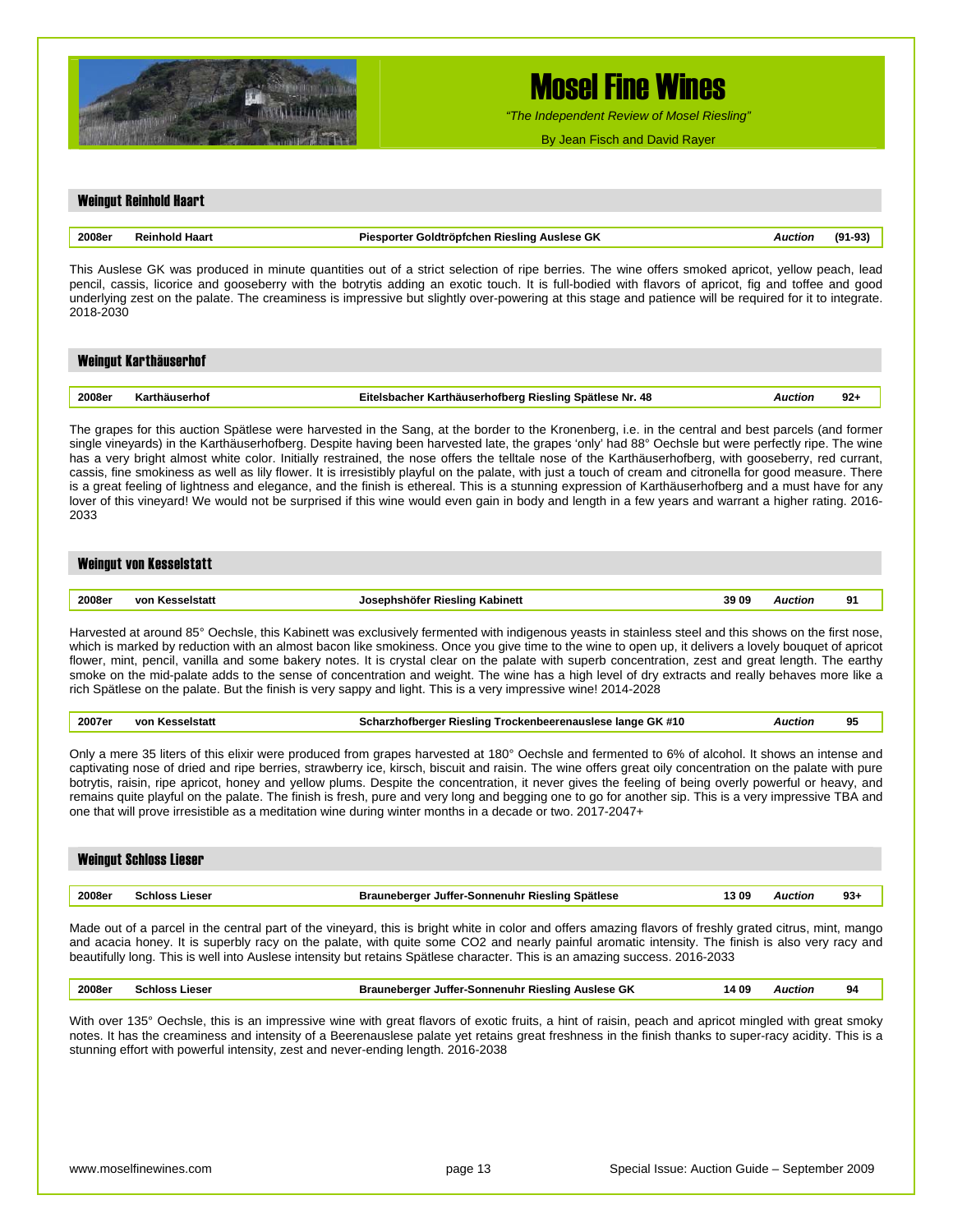

*"The Independent Review of Mosel Riesling"*

By Jean Fisch and David Rayer

#### Weingut Dr. Loosen

| Dr     | r Würzgarten Riesling Spätlese GK | Auction | 02 |
|--------|-----------------------------------|---------|----|
| Loosen | Urziger                           |         | ສະ |
|        |                                   |         |    |

This wine is produced from a strict selection of small perfectly ripe berries in different parcels situated in the red volcanic part of the Ürziger Würzgarten. This offers an irresistible nose mixing yellow infused peach with some smokiness, spices, and cashew nut. The palate is wonderfully creamy, powerful, with the intensity of an Auslese and yet the freshness of a Spätlese. The finish is very long with more yellow peach and fine oriental spices. This is really impressive and a clear return to the great past successes of this bottling at this Estate and easily our favorite since the gorgeous 2002! 2015-2033

|        | Weingut Egon Müller / Weingut Le Gallais |                                          |       |         |       |
|--------|------------------------------------------|------------------------------------------|-------|---------|-------|
|        |                                          |                                          |       |         |       |
| 2008er | Eaon Müller                              | <b>Scharzhofberger Riesling Kabinett</b> | 07 09 | Auction | $90+$ |

Smoky on the nose, this requires some time to develop some great precise and complex flavors of peaches, apples and white flowers. The wine is racy on the palate and the finish is clean, balanced and quite long. This could easily gain in stature over the coming years. 2014-2028+

| 2008e<br>----- | Aüller<br>-- | $\sim$<br>.<br>' GK<br>.slinr<br>.<br>. | . | 71 1 |
|----------------|--------------|-----------------------------------------|---|------|
|                |              |                                         |   |      |

This transcends the vintage with a rare and incredible flavor precision and creaminess. The wine comes over as highly botrytized on the nose with flavors of apricots, some exotic fruits, honey, yellow peach and dried spices. The richness and creaminess on the palate is harnessed by striking acidity. The whole thing is impressive and hard to resist. This is a huge success and a worthy successor to the incredible string of Auslese GK from this Estate over the last decade. 2018-2038

*NB: The 2008er Le Gallais Wiltinger braune Kupp Auslese GK was not tasted.* 

|        | <b>Weingut von Othegraven</b> |                                      |       |         |    |
|--------|-------------------------------|--------------------------------------|-------|---------|----|
|        |                               |                                      |       |         |    |
| 2008er | Von Othegraven                | Ockfener Bockstein Riesling Spätlese | 16 09 | \uction | Q1 |

The von Othegraven team decided to offer a Bockstein Spätlese bottling at this year's auction, instead of one from the Altenberg. The grapes come from the central and historical south-facing part of the vineyard located just below the Bockstein cross and planted in 1965. The wine is crystal clear, and exhibits great finesse, flint, peach (more reminiscent of a Middle Mosel scent), violet, mint, and an herbaceous touch. It however offers true Auslese concentration on the palate, with good extract and juicy peach. The finish stays clean and long. This should age gracefully. 2016-2028

|        | Weingut Joh. Jos. Prüm |                                      |         |    |
|--------|------------------------|--------------------------------------|---------|----|
|        |                        |                                      |         |    |
| 2008er | Joh. Jos. Prüm         | Wehlener Sonnenuhr Riesling Spätlese | Auction | 94 |

This auction Spätlese was harvested quite late out of a strict vineyard selection with some botrytis. It is still quite restrained and primary with fine smokiness, lily flower and apricot as well as yellow peach and notes of botrytis. Papaya kicks in with further airing. The touch of botrytis adds a light and subtle creaminess on the palate, yet the wine is as fresh as water and as light as air on the palate. The finish is very long with some zesty notes. This wine conveys a surreal sense of complexity and finesse and will be a stunner at maturity. However, more than recent vintages, patience will be required for the pieces to melt together. 2018-2038

| 2008er | Prüm<br>ع ما .<br>.Inh | e GK<br>'ieslinc<br>Himmeireich<br>nacher . | . | 96 |
|--------|------------------------|---------------------------------------------|---|----|
|        |                        |                                             |   |    |

The nose is simply breathtaking and one could spend hours just trying to get all the nuances. It combines the freshness and purity of white peach, mint and locust tree, with the ripeness from apricot, honey, spiced apple and pineapple. The vineyard signature comes through on the palate with some smoky and peaty notes. The finish is nearly endless. The wine is just so light on the palate yet intense. This is not a loud botrytized Auslese GK but rather the modern version of delicate feine Auslese of past days. What a great success! 2018-2048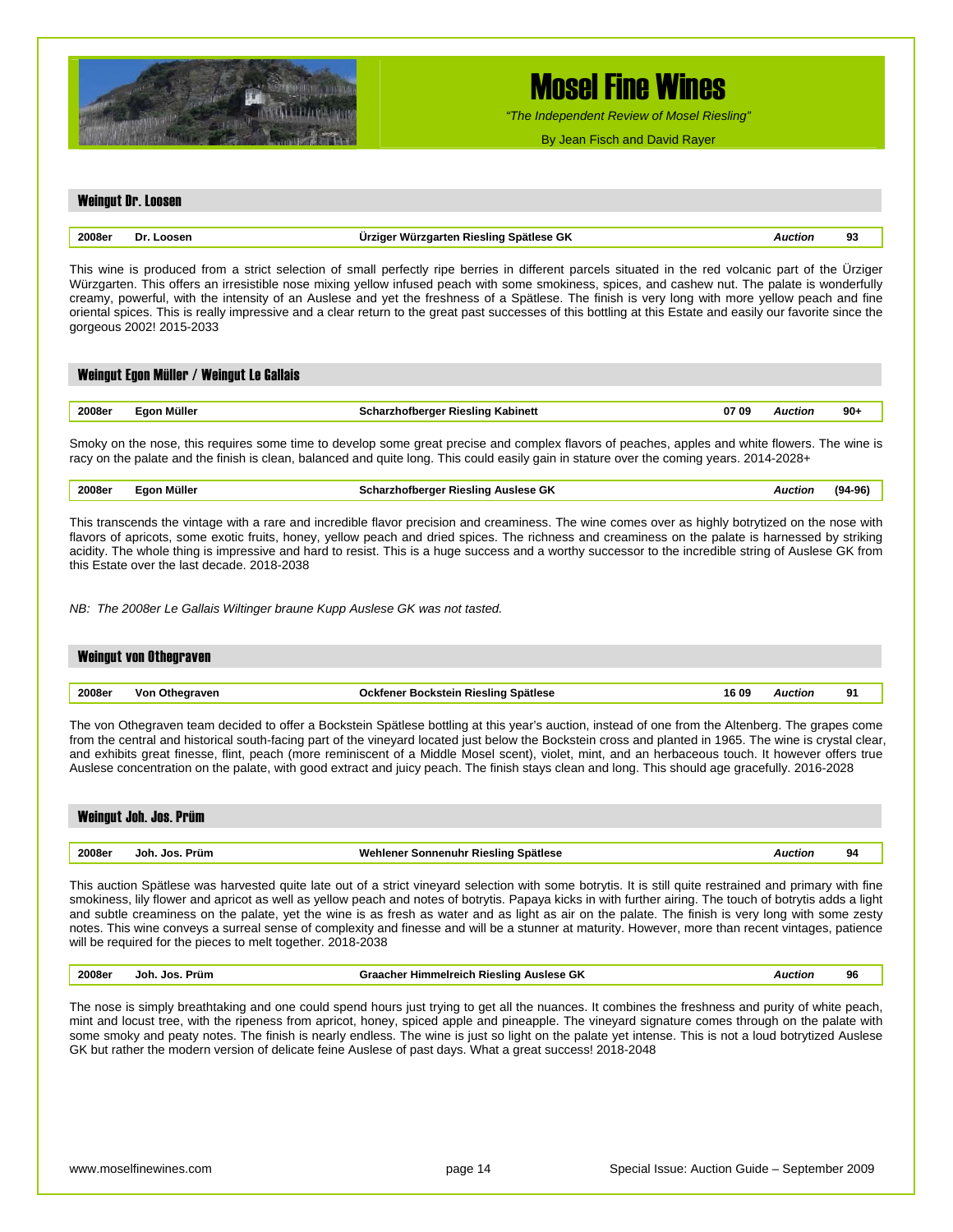

*"The Independent Review of Mosel Riesling"*

By Jean Fisch and David Rayer

### **2008er Joh. Jos. Prüm Graacher Himmelreich Riesling Auslese lange GK** *Auction* **95+**

This is quite open with a great nose mixing yellow fruits: mirabelle, pineapple and citrus and a very pure and subtle expression of botrytis. The wine offers a nice sense of liqueur on the palate with intense and concentrated flavors of mango and other exotic fruits as well as honey, white truffle, quince and fruit jellies. The wine is powerful, intense yet retains great balance and even a playful side in the finish. Patience will be required, but patience will be rewarded! This is a great expression of 'concentrated lightness'. 2018-2048+

|        | <b>Weingut Willi Schaefer</b> |                                      |       |         |        |
|--------|-------------------------------|--------------------------------------|-------|---------|--------|
|        |                               |                                      |       |         |        |
| 2008er | Willi                         | Graacher Domprobst Riesling Spätlese | 06 09 | Auction | $93 +$ |

This is a great Spätlese in the making with, at this stage, ripe yellow peaches and a touch of pineapple for good measure on the nose. Obviously marked by botrytis, the wine is superbly balanced and remarkably intense on the palate with a creaminess making the finish seem endless. This looks like a real smasher! 2015-2033

| 2008er<br>. | Mill<br>. | <b>Auslese</b><br>sunr<br>Jomr<br>лғ<br>.<br>$\qquad \qquad \blacksquare \qquad \blacksquare \qquad \blacksquare$ | -09<br>$\sim$ $\sim$ | suor<br>. | シンエ |
|-------------|-----------|-------------------------------------------------------------------------------------------------------------------|----------------------|-----------|-----|
|             |           |                                                                                                                   |                      |           |     |

A typical 'feine Auslese' of the old days, it offers stunning aromatic precision and great flavors blending yellow and white fruit including apricot and passion fruit, a touch of spices and a hint of raisins with great texture. The mouth feel is multi-layered, intense and focused. This should have a great future but will require time to integrate the different pieces. 2016-2033+

| Weingut Wwe Dr. H. Thanisch - Erben Thanisch   |                                       |       |         |        |  |  |  |
|------------------------------------------------|---------------------------------------|-------|---------|--------|--|--|--|
| Wwe Dr. H. Thanisch – Erben Thanisch<br>2008er | Berncasteler Doctor Riesling Spätlese | 07 09 | Auction | $91 -$ |  |  |  |

This requires quite some airing (up to a day!) to shed the notes of reduction and sulfur at this stage of its development. It opens up with precise and complex flavors of smoke, white peach, barley, pineapple and laurel. This is a wine of balance and freshness. It is lively and energetic on the palate, with good extraction, yet retains the lightness of a Spätlese in the finish. This is a great Doctor Spätlese in the making but, as so often with Doctor wines from this Estate, one that will require patience to show its full potential. 2016-2033

|        | <b>Weingut St-Urbans-Hof</b> |                                            |      |                |    |
|--------|------------------------------|--------------------------------------------|------|----------------|----|
|        |                              |                                            |      |                |    |
| 2008er | St. Urbans-Hof               | Piesporter Goldtröpfchen Riesling Spätlese | 1809 | <b>Auction</b> | 91 |

Harvested in the mid-hill holdings where the Estate owns old un-grafted vines, the auction Spätlese is quite racy on the nose, with some lime and green herbs. It reveals true Goldtröpfchen character and charm with some airing, offering fine orchard fruits and apricot. This is punchy and intense on the palate but the finish remains quite stylish. 2015-2028